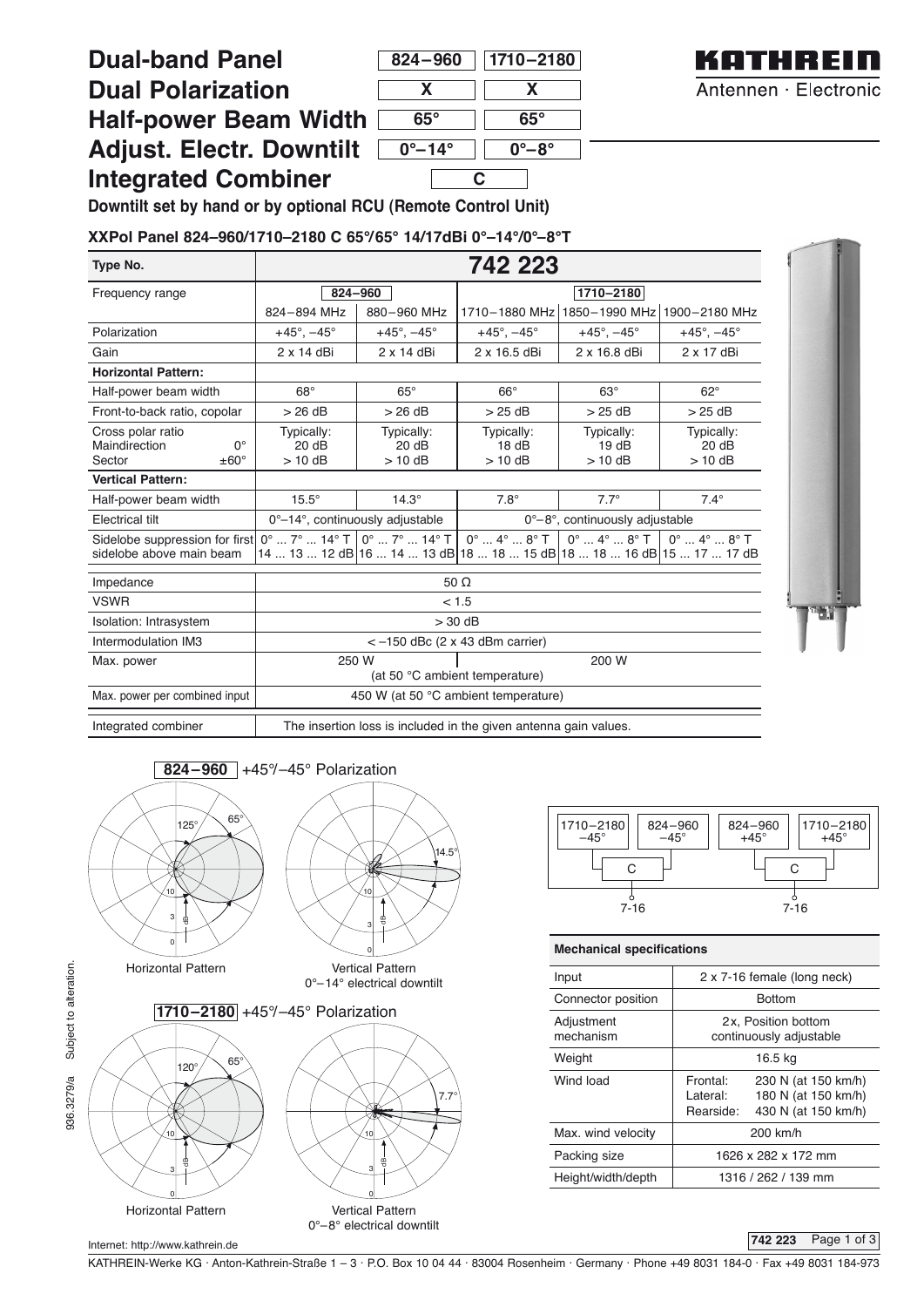## **Accessories General Information**

#### **Accessories** (order separately)

| Type No.  | <b>Description</b> | <b>Remarks</b>                       | Weight<br>approx. | Units per<br>antenna |
|-----------|--------------------|--------------------------------------|-------------------|----------------------|
| 738 546   | 1 clamp            | Mast: $50 - 115$ mm diameter         | 1.0 <sub>kq</sub> | $\overline{2}$       |
| 850 10002 | 1 clamp            | Mast: $110 - 220$ mm diameter        | 2.7 kg            | 2                    |
| 850 10003 | 1 clamp            | Mast: 210 - 380 mm diameter          | 4.8 kg            | $\overline{2}$       |
| 733 677   | 1 clamp            | Mast: $60 - 115$ mm diameter         | 2.0 kg            | $\overline{2}$       |
| 733 678   | 1 clamp            | Mast: $115 - 210$ mm diameter        | 2.6 kg            | $\overline{2}$       |
| 733 679   | 1 clamp            | Mast: 210 - 380 mm diameter          | 4.0 kg            | $\overline{2}$       |
| 733 680   | 1 clamp            | Mast: 380 - 521 mm diameter          | 5.3 kg            | 2                    |
| 737 974   | 1 downtilt kit     | Downtilt angle: $0^\circ - 16^\circ$ | 2.8 kg            |                      |

For downtilt mounting use the clamps for an appropriate mast diameter together with the downtilt kit. Wall mounting: No additional mounting kit needed.







Layout of interface



Page 2 of 3 **742 223**

Internet: http://www.kathrein.de

**Any previous datasheet issues have now become invalid.** 

KOTHREIN Antennen · Electronic

72